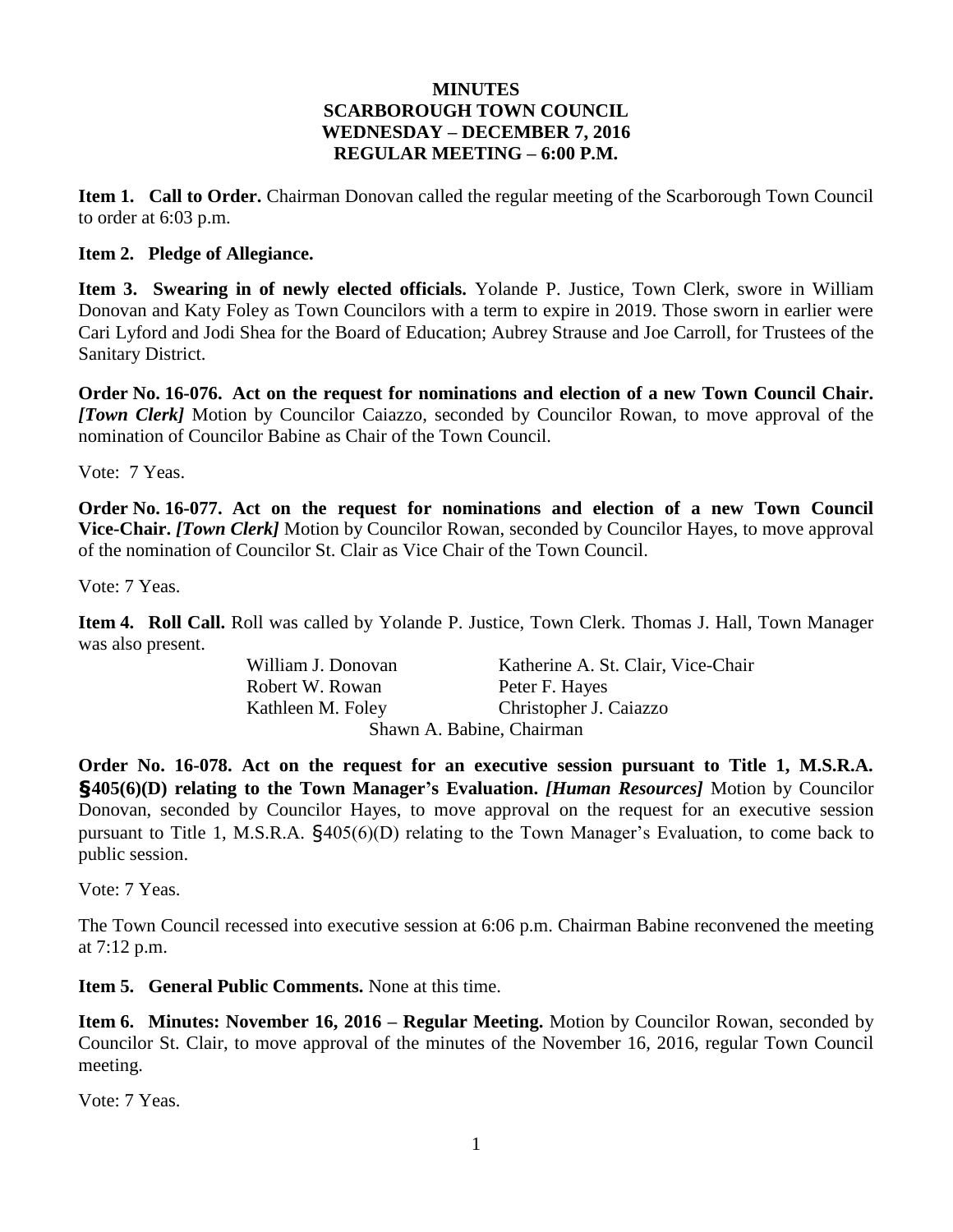**Item 7. Adjustment to the Agenda.** None at this time.

**Item 8. Items to be signed: a. Treasurer's Warrants.** Warrants were signed during the meeting.

**OLD BUSINESS:** None at this time.

### **NEW BUSINESS:**

**Order No. 16-079. Act on the request to adopt the Cumberland County Hazard Mitigation Plan –** 2017 Update. *[Fire Chief]* Fire Chief Thurlow gave a brief overview on this update and responded to questions from the Town Council.

Motion by Councilor St. Clair, seconded by Councilor Hayes, to move approval to adopt the Cumberland County Hazard Mitigation Plan – 2017 Update.

Vote: 7 Yeas.

**Item 9. Non Action Items.** None at this time.

## **Item 10. Standing and Special Committee Reports and Liaison Reports.**

- Councilor Donovan gave an update on the Energy Committee.
- Councilor Rowan gave an update on the Historic Implementation Preservation Committee;
- Councilor St. Clair gave an update on the Ad-Hoc Public Safety Building Committee.
- Councilor Caiazzo gave an update on the School Board meeting.
- Chairman Babine noted that there would be no Library Board of Trustees meeting this month.

**Item 11. Town Manager Report.** The Town Manager gave the following updates:

- Commented on the Ad-Hoc Public Safety Building Committee.
- Project Hope did not receive the grant that had been applied for; however, the Chief is searching for additional funding. There is federal money available, we are looking at ways to tap into these funds.
- Point of interest several years back there had been discussion on the Gorham Bypass and there are groups looking at ways to help alleviate the traffic in this area.
- Congratulation to Councilor Donovan for being elected Chair of METRO Coalition.
- Next Wednesday, there will be a workshop on multifamily units in town with the potential of large scale projects coming forward in town and a workshop would be the right way to go. The workshop would be at 6:00 p.m. on Wednesday, December 14<sup>th</sup>. The Long Range Planning Committee, the Planning Board, SEDCO and the Housing Alliance. The Chair of each of these committee should participate.

# **Item 12. Council Member Comments.**

- Councilor Caiazzo mentioned that he had attended the tree lighting ceremony this past Saturday and felt that it had been very well attended – just over 400 people. Shout out to David Grover for completing the Appalachian Trail and was profile on Bill Greens Maine.
- Councilor Hayes gave a shout out to Scarborough Kindness Project well done. He spoke on daily news relating to the shooting of Police Officers and asked that we acknowledge these individuals whom serve our community.
- Councilor Donovan noted that interviews had been held for the Consultant to work with the Comp Plan Committee. He and Mr. Craig Frederick had met with the Town Assessor to discuss the